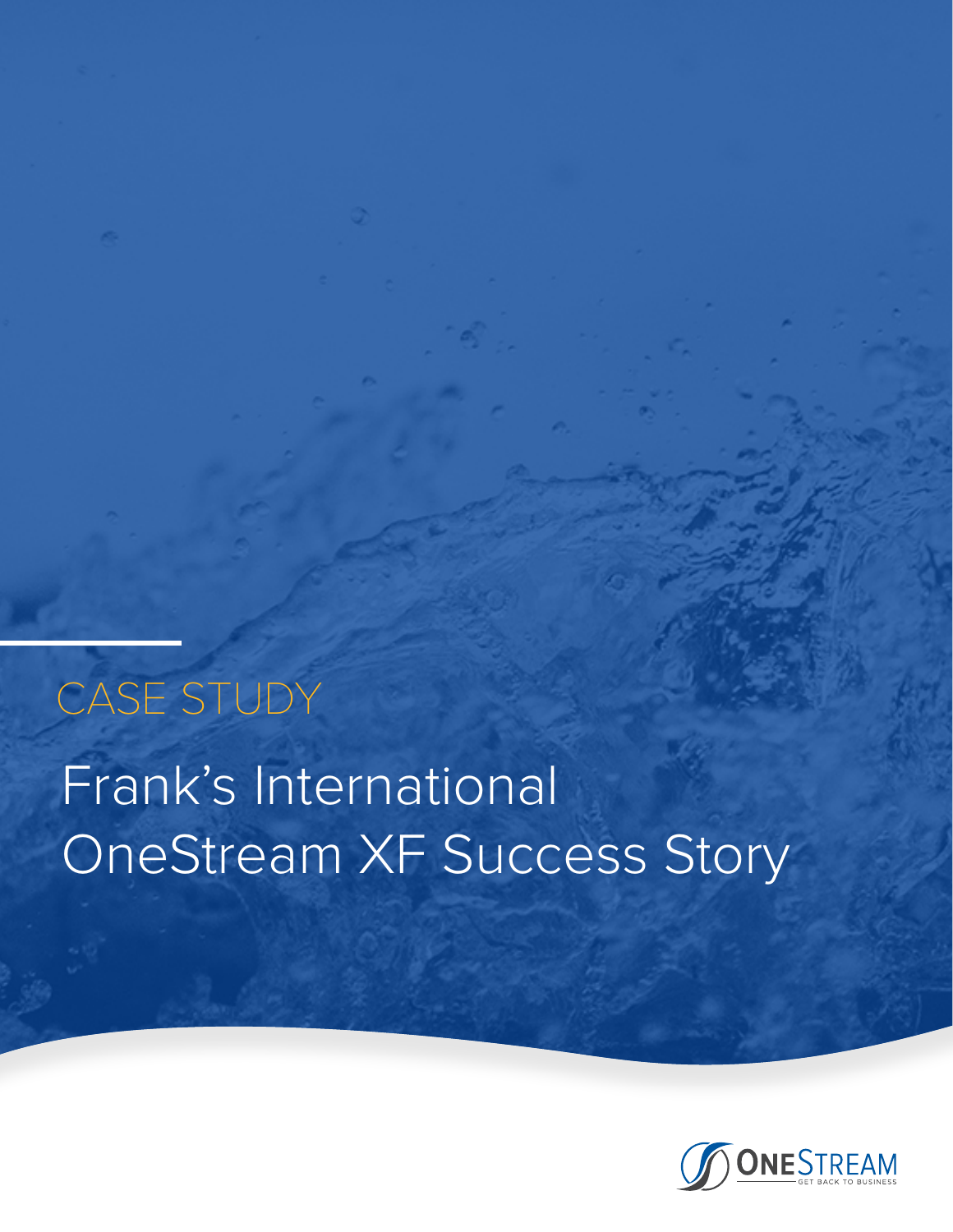



Company: Frank's International

Industry: Oil & Gas Services

# About Frank's International (NYSE: FI)

Frank's International is an industry-leading global provider of highly engineered tubular services, tubular fabrication and specialty well construction and well intervention solutions to the oil and gas industry. They provide services to leading exploration and production companies in both offshore and onshore environments, with a focus on complex and technically demanding wells. With approximately \$500M in revenue they are one of the largest global providers of tubular services to the oil and gas industry. Please visit [FranksInternational.com](http://www.franksinternational.com) to learn more.

"With OneStream the company has seen drastic improvements in the intercompany matching and elimination process, and faster consolidation and planning cycles. What that means for us is that we can spend more of our time actually analyzing the business and less of our time trying to just roll up reports to read out the business. We're catching things faster. We're digging in deeper. It's been really, really good."

> *—Ed Goodwin, VP Finance & Treasurer* **FRANK'S INTERNATIONAL**

## The Challenge

Frank's International was using legacy systems for financial reporting and budgeting. The solution was not designed to handle financial consolidations, currency translation, or complex ownership structures. So, there were a lot of manual steps involved in the process leading to inefficiencies.

The data warehouse system was bogged down by complex data transformations, with no data validation rules. Planning was being done directly in the ledger, and ad hoc reporting was very limited. Having recently completed an IPO, the company realized it needed to reduce risk and implement new processes and systems, so in 2016 they began evaluating corporate performance management (CPM) solutions.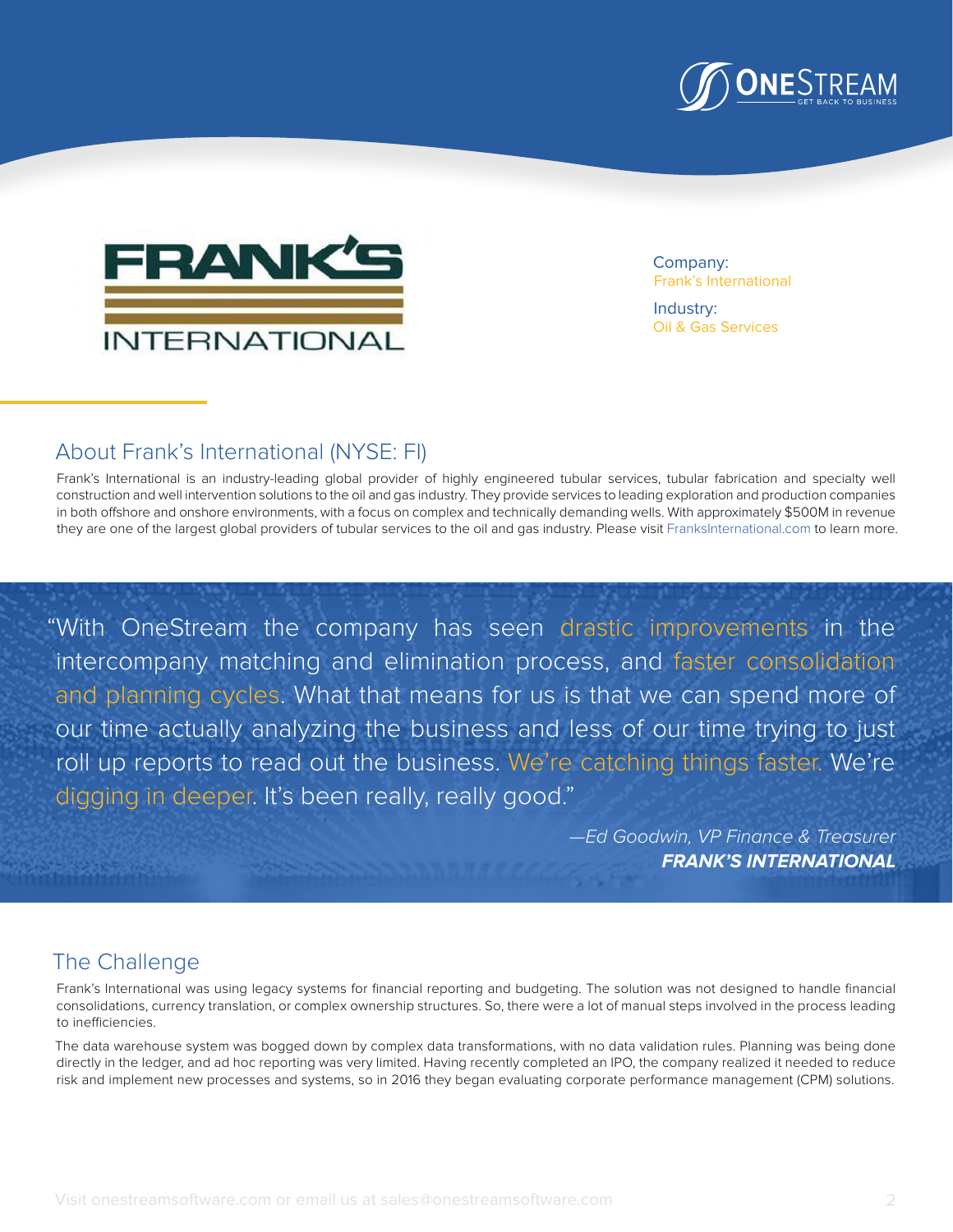

#### **Key OneStream XF Benefits**

- $\oslash$  Improved data quality
- $\%$  Automated intercompany eliminations
- $\sigma$  Faster consolidations and planning cycles
- $\mathcal G$  Faster reporting and analysis
- $\mathcal G$  Better visibility into costs and other operational details

### Selecting OneStream XF

Most of the Finance leadership team had used Hyperion products in the past, and there was a bias towards going in this direction. After considering a long list of alternative solutions, and their ability to meet the complex global reporting requirements of Frank's International, the team narrowed the evaluation down to OneStream and Oracle Hyperion.

The project team created a detailed requirements scorecard system to evaluate the two solutions. Assessments were done based on product demos, proof of concept implementations, and customer reference calls. The global finance leadership team was assembled in Houston for headto-head demos. In the end, OneStream consistently scored higher and won the selection.

### Improving Financial Consolidation and Reporting

Frank's International initially focused their OneStream implementation on financial consolidation and reporting. Their design was complex with lots of intercompany activity (and accounts), complex holding structures, related party transactions and non-controlling interests, and significant international revenue and FX exposure.

The solution was implemented on-time and under-budget. It provided enhanced validation and error-checking, better reporting and visibility and was rolled out globally. The stakeholders were happy and immediately began requesting more data be loaded into the system.

#### Next Step – Planning and Forecasting

Immediately upon going live with OneStream in January 2017, the Frank's team began working on planning and forecasting. Leveraging the financial model by inheriting and extending dimensions already in use for consolidation and reporting, they were able to deliver a barebones forecasting solution in 30 days. Then three months later they delivered the full planning solution, that included an 18-month rolling forecast.

The planning solution had to accommodate the complexities of the company's business model. This included a large volume of intercompany activity, oil riglevel gross margin detail, and a rolling-forecast horizon of 18 months, which crossed over year-end in every scenario.

"To accommodate our complex requirements, Frank's International leveraged the Extensible Dimensionality® of OneStream to capture rig name, product type, location, product vs. equipment rental and service and cost of revenue detail needed for planning purposes," said Ed Goodwin, VP Finance & Treasurer, Frank's International.